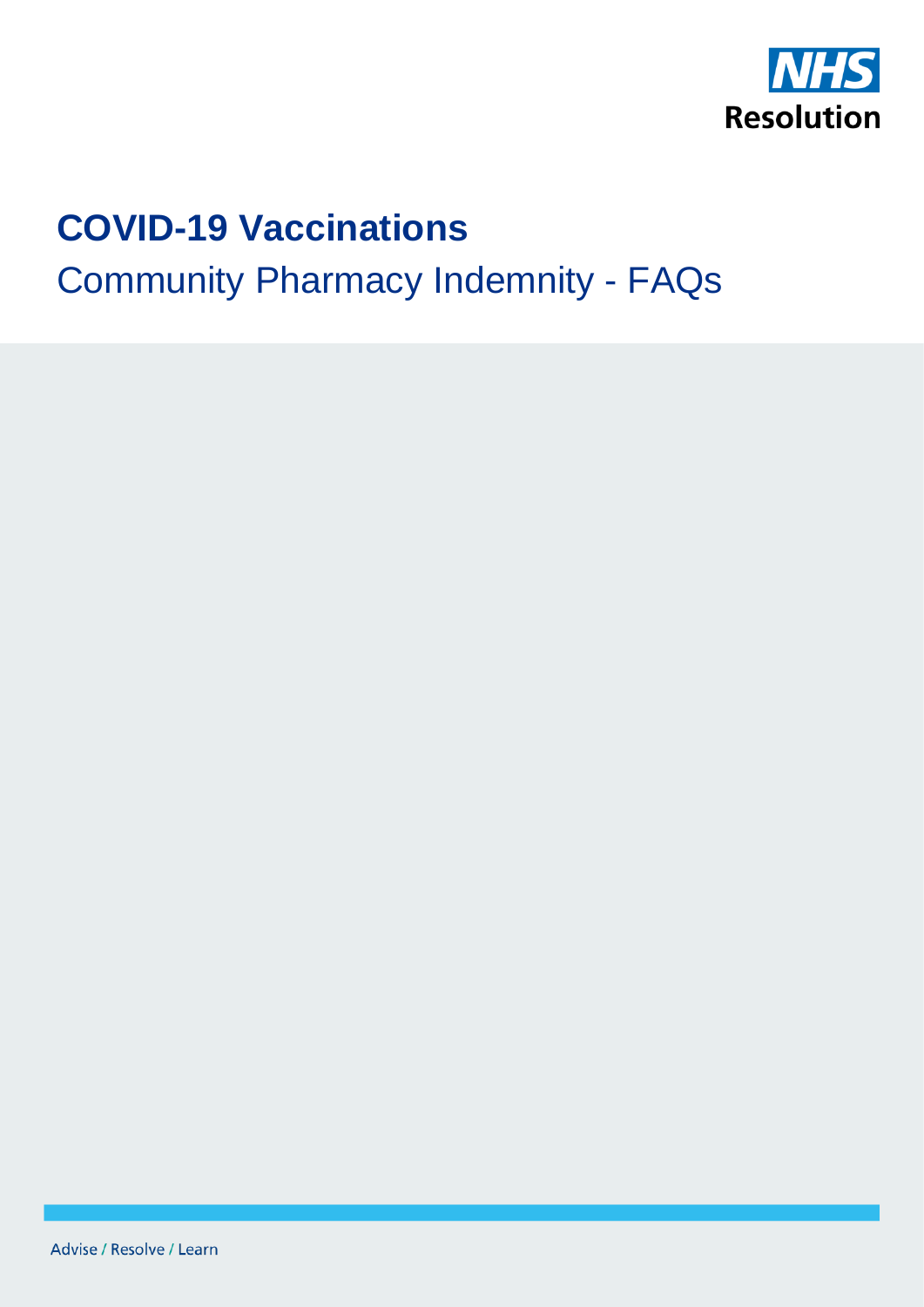These FAQs have been prepared to help clarify what clinical negligence indemnity cover is in place for community pharmacy administering Covid-19 vaccines.

If you have a specific query that is not answered by the FAQs below, please email: [CNSC@resolution.nhs.uk](mailto:CNSC@resolution.nhs.uk)

## **What clinical negligence indemnity arrangements are in place to support community pharmacy to administer COVID-19 vaccinations?**

Where community pharmacies have signed, and are operating under, the Local Enhanced Service agreement 2020/2021 (LES 2020/2021) for the Covid-19 vaccination programme, 'Community pharmacy local enhanced service – coronavirus vaccination, COVID-19 vaccination programme 2020/21', then they and their staff will be indemnified by government for clinical negligence arising from the services provided under the LES 2020/2021 until 31 October 2021.

This cover extends to additional staff being brought in to help with administering vaccines under the national protocol, provided they are engaged to carry out activities under the above LES 2020/2021.These indemnity arrangements will also apply to the administration of any temporarily authorised COVID-19 vaccines under the LES 2020/2021. This indemnity will be managed under the Clinical Negligence Scheme for Coronavirus (CNSC). This government indemnity does not cover booster doses as these are not within the scope of the LES 2020/2021.

Government support in relation to clinical negligence liabilities of community pharmacy arising from booster or other vaccinations delivered under other local enhanced service (LES) agreements will be provided under commercial insurance arrangements as outlined below.

Government is providing support to community pharmacy via arrangements with insurance providers to ensure that premiums in respect of clinical negligence cover are available at an affordable price for the delivery of phase three of the Covid-19 vaccination programme under the forthcoming booster LES agreements. The support will cover the period from September 2021 – 31st March 2022.

We anticipate that commercial insurance products will be available for purchase in August 2021 and will operate as a standard insurance policy – your insurer will handle claims in the way they normally do now, with no additional work for pharmacy sites.

#### **What is covered by this arrangement?**

Cover is for clinical negligence only. Other risks (such as Public Liability, Employer's Liability and Professional Indemnity – including representation at inquests and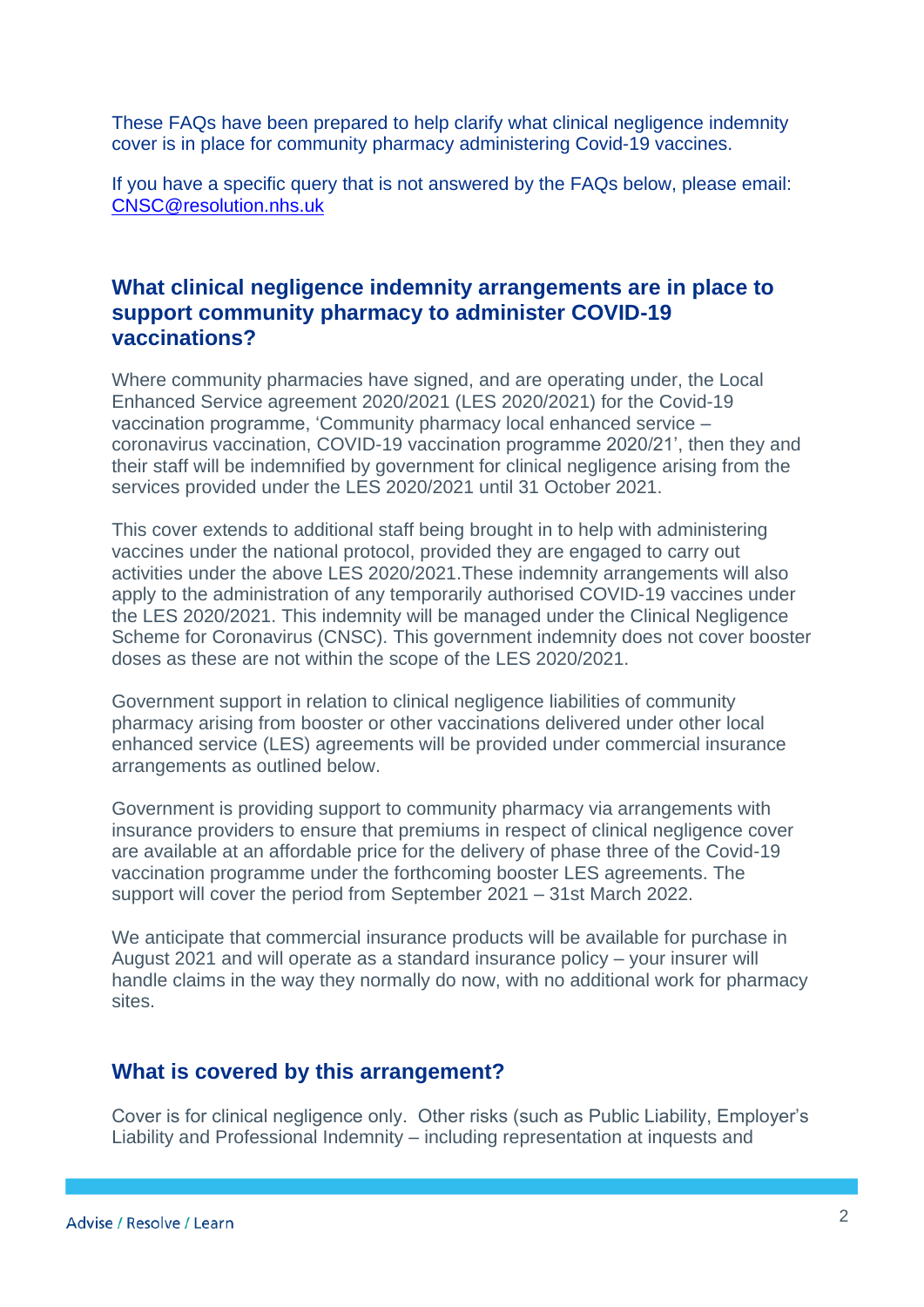regulatory hearings) need to be covered under pharmacies' and individual pharmacists' existing insurance and/or indemnity arrangements.

# **Will I be covered from a clinical negligence indemnity perspective if I am using an alternative premises or location (including outside locations, e.g. practice car park)?**

Yes. Where a community pharmacy is vaccinating patients under their Local Enhanced Service, the activity is covered by the Clinical Negligence Scheme for Coronavirus (CNSC). This indemnity is not dependent on the location in which the services are being delivered.

## **What will the indemnity position be in respect of volunteers in community pharmacy led sites?**

This will depend upon the circumstances involved. Volunteers engaged locally by a designated pharmacy will be covered for any clinical negligence liabilities under the Clinical Negligence Scheme for Coronavirus (CNSC). Pharmacies should check with their existing insurers that cover for other types of risk, such as Public Liability and Employers' Liability, is in place to cover volunteers.

#### **What indemnity arrangements apply to volunteers who perform stewarding roles for community pharmacy led vaccination sites?**

Locally engaged Volunteers performing a stewarding role as part of the Covid-19 vaccination service will be covered by Clinical Negligence Scheme for Coronavirus (CNSC) or the pharmacies' public liability insurance depending on the nature of the incident that leads to a claim being made. For example, if there is a claim for clinical negligence, i.e. related to the provision of care or treatment to a person being vaccinated, and the volunteer's conduct is relevant to that claim, they will be covered by CNSC. Where there is a claim for public liability, e.g. where an individual suffers injury on the premises unrelated to being vaccinated, and the volunteer's conduct is relevant to that claim, they will be covered by the pharmacies' public liability insurance. We recommend that community pharmacies put in place a local volunteer agreement for locally engaged volunteers.

## **How do I report a claim?**

The claims process is set out in the document 'CNSC - [How and when to make a](https://resolution.nhs.uk/scheme-documents/when-and-how-to-report-a-claim-clinical-negligence-scheme-for-coronavirus-cnsc-reporting-guidelines/)  [claim'.](https://resolution.nhs.uk/scheme-documents/when-and-how-to-report-a-claim-clinical-negligence-scheme-for-coronavirus-cnsc-reporting-guidelines/) If you need to report a claim after review of the document, contact the CNSC mailbox [\(CNSCNotification@resolution.nhs.uk\)](mailto:CNSCNotification@resolution.nhs.uk) to provide brief details of the claim. You will then be contacted by either NHS Resolution or one of our appointed legal representatives to discuss the matter further before a Notification Form is sent out to you (via an NHS Resolution secure encryption portal account) for completion.